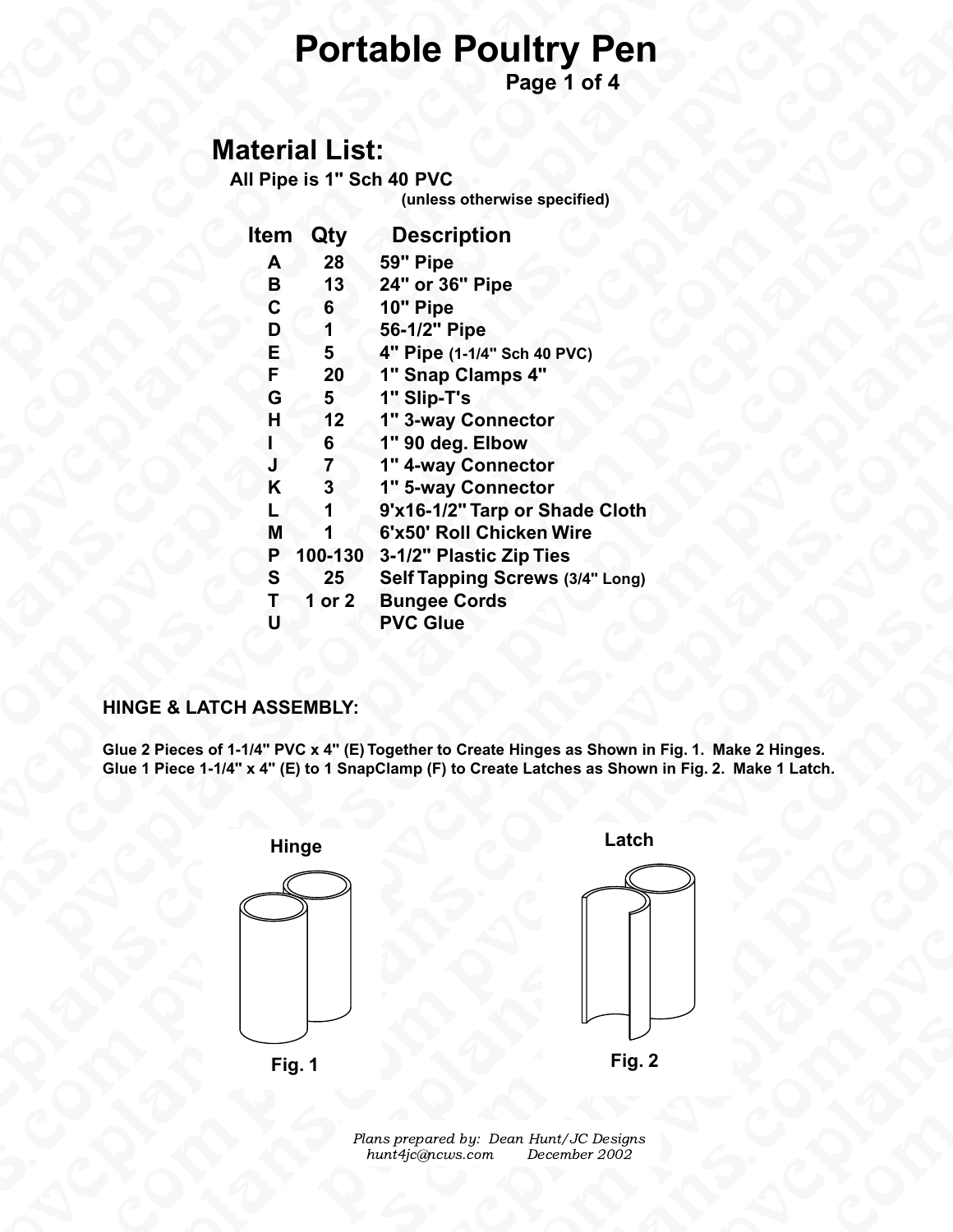# **Portable Poultry Pen**<br>
Page 2 of 4<br>
ASSEMBLY INSTRUC<br>
(Do Not Glue any I **e Poultry Pen**<br>
Page 2 of 4<br>
ASSEMBLY INSTRUCTIONS:<br>
(Do Not Glue any Parts Unles:<br>
1. Assemble Base as Shown.<br>
Slide Slip-T's (G) onto Inner Frame<br>
2. Insert Upright Supports (B)<br>
3. Insert Feeder Upright Supports (C)<br>
4

Propinsi

**Page 2 of 4**







- **Slide Slip-T's (G) onto Inner Frame Pipes for Feeder.**
- **2. Insert Upright Supports (B)**
- **3. Insert Feeder Upright Supports (C) into Slip-T's on Base.**
- eder:<br>; on Base.<br>es (B)<br>(G), **4. Assemble Feeder with Left Over 24" or 36" Pipes (B) and 3-ways (H). Adjusting Slip-T's to Fit.**
- **5. Assemble Upper Frame as Shown. Slide Slip-T (G), Hinges and Latch onto Upper Frame Pipes and Locate as Shown.**

**<sup>6.</sup> Attach 56-1/2" Cover Ridge (D) to Upper Frame with 10" Pipes (C) and Elbows (I).**



esigns<br>002<br>Company of the company of the company of the company of the company of the company of the company of the company of the company of the company of the company of the company of the company of the company of the c Plans prepared by: Dean Hunt/JC Designs hunt4jc@ncws.com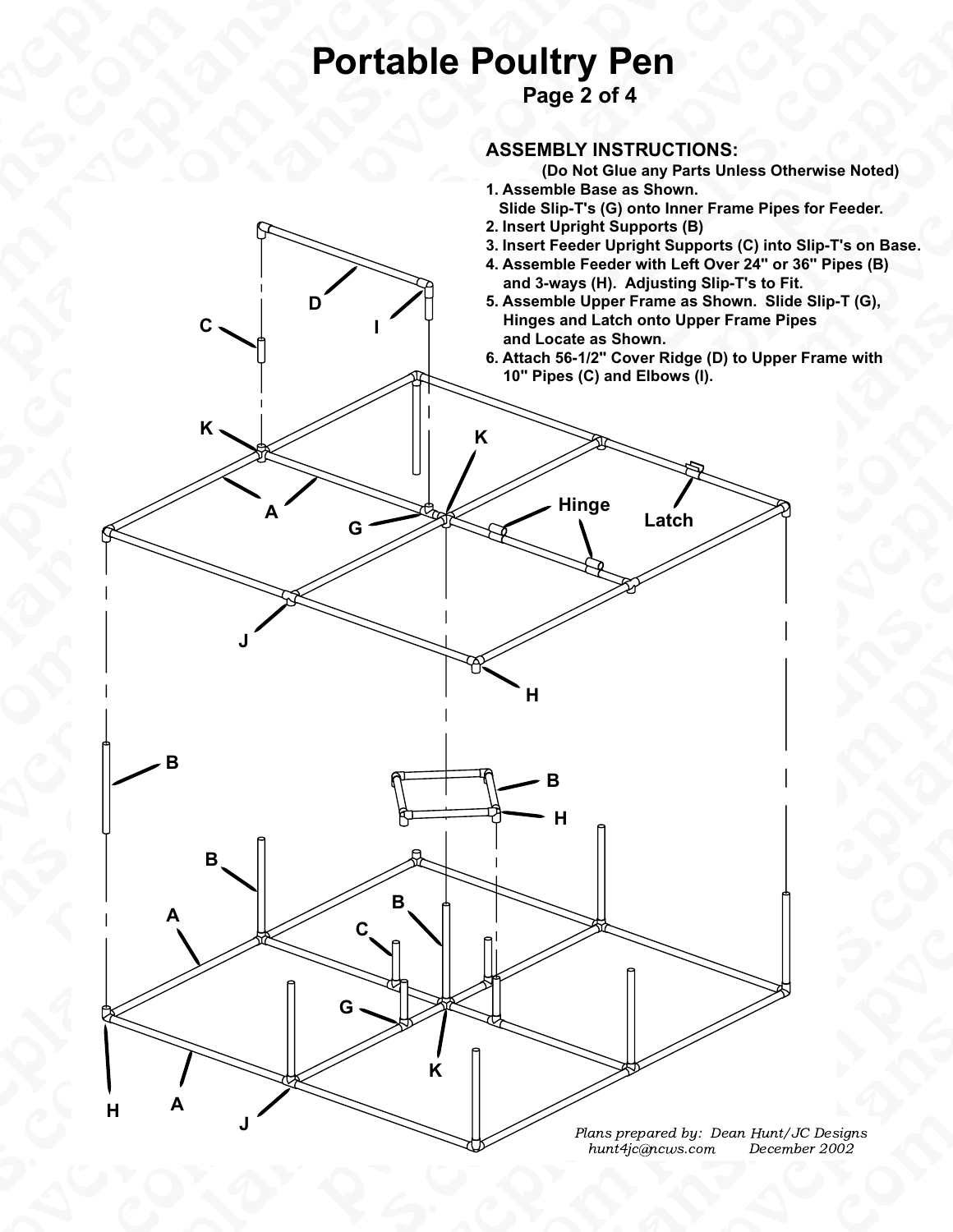### pice is **Portable Poultry Pen**

**Page 3 of 4**

### NS.Com **ATTACH COVERINGS & DOOR:**

- ATTACH COVERING **Portable Poultry Pen**<br>Page 3 of 4<br>RINGS & DOOR:<br>In with Chicken Wire (M) Using Plastic Zip Ties (P) Spaced 6"-8"<br>her and Secured to the Frame.<br>por Pipe (A) Through Hinges and Then Assemble Door with Elbows (<br>e Chicken Wir **Portable Perform of the Conduct of the Conduct of the Conduct of the Conduct of the Conduct of the Conduct of the Conduct of the Conduct of the Conduct of the Conduct of the Conduct of the Conduct of the Conduct of the Co 1. Cover Entire Pen with Chicken Wire (M) Using Plastic Zip Ties (P) Spaced 6"-8" To Hold it Together and Secured to the Frame.**
	- **2. Slide Bottom Door Pipe (A) Through Hinges and Then Assemble Door with Elbows (I)**
	- **3. Carefully Cut the Chicken Wire out of the Door Opening and Attach it to the Door with Plastic Zip Ties (P) Spaced 6".**



hur<br>Composite the composite the set of the set of the set of the set of the set of the set of the set of the set of the set of the set of the set of the set of the set of the set of the set of the set of the set of the set C Designs<br>er 2002<br>Comparation of the Second Second Second Second Second Second Second Second Second Second Second Second Second Plans prepared by: Dean Hunt/JC Designs Plans prepared by: Dean Hunt/JC Designs hunt4jc@ncws.com December 2002 hunt4jc@ncws.com December 2002